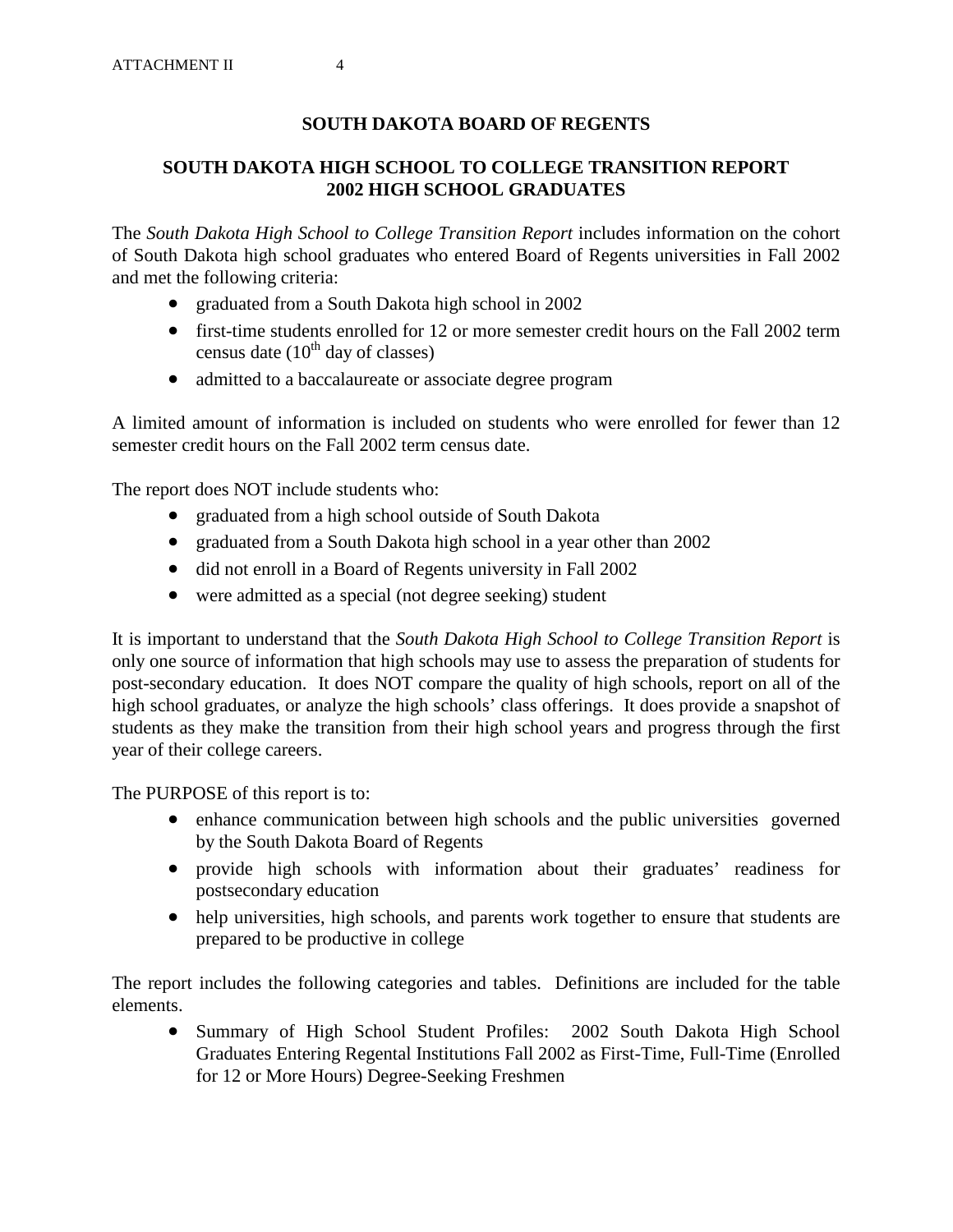- Summary of High School Graduates First Year Performance in College: 2002 South Dakota High School Graduates Entering Regental Institutions Fall 2002 as First-Time, Full-Time (Enrolled for 12 or More Hours) Degree-Seeking Freshmen
- Placement by Regental Institution for South Dakota High School Graduates Entering Regental Institutions Fall 2002 and Enrolled for 12 or More Hours:
	- Table 1: Remedial Placement
	- Table 2: Remedial Enrollment
	- Table 3: Comparison of Remedial and Degree Credit Placement
	- Table 4: Credit Awarded for College Board Advanced Placement Examinations
- Placement by Regental Institution for South Dakota High School Graduates Entering Regental Institutions Fall 2002 and Enrolled for Less than 12 Hours:
	- Table 1: Remedial Placement
	- Table 2: Remedial Enrollment
	- Table 3: Comparison of Remedial and Degree Credit Placement
	- Table 4: Credit Awarded for College Board Advanced Placement Examinations
- Rank of South Dakota High Schools by University GPA of Graduates Entering Regental Institutions Fall 2002 and Enrolled for 12 or More Hours
- Individual High School Report:
	- Table 1: Graduates Entering Regental Institutions
	- Table 2: Graduates First Year Performance in College During 2002-2003
	- Table 3: Graduates College Performance Compared to ACT Composite Score
	- Table 4: Graduates Enrollment in Mathematics and English

The Summary of High School Student Profiles provides the following information by South Dakota high school:

- number of students entering Regental universities
- number of students with ACT scores and average score
- number and percentage of students identified as meeting Regents Scholar requirements by the South Dakota Department of Education

The Summary of High School Graduates First Year Performance in College provides the following information by South Dakota high school:

- number of students entering Regental universities
- number and percentage of students with placement scores at the remedial education level
- number and percentage of students enrolled in remedial and general education courses
- average university Grade Point Average (GPA)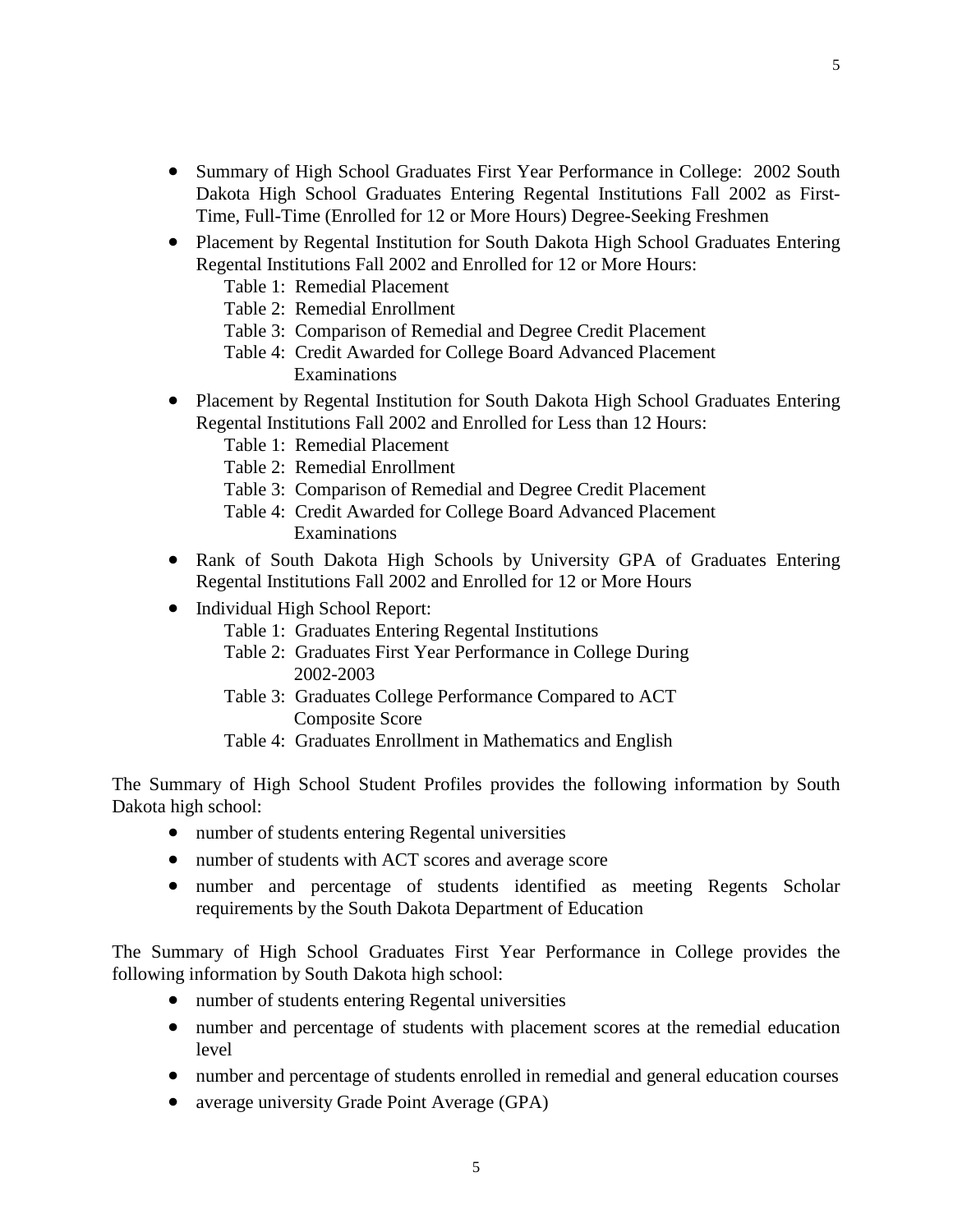- 
- number and average ACT composite score
- number of students attempting and number of students earning more than 31 credit hours during their first year in college

The report to individual high schools:

- identifies the Regental institutions in which their students enrolled
- includes the graduates' first year performance in college
- compares college performance to the average ACT composite score
- indicates placement in Mathematics and English

South Dakota public universities will continue to collaborate with our high schools to improve the readiness of high school graduates for postsecondary education. This partnership will strive to:

- decrease the number of students underprepared for postsecondary learning
- increase the number of students who are prepared to take full advantage of the academic opportunities offered by universities
- offer students the greatest access possible to advanced placement opportunities while they are in high school
- prepare students for jobs that require higher levels of quantitative skills and refined verbal skills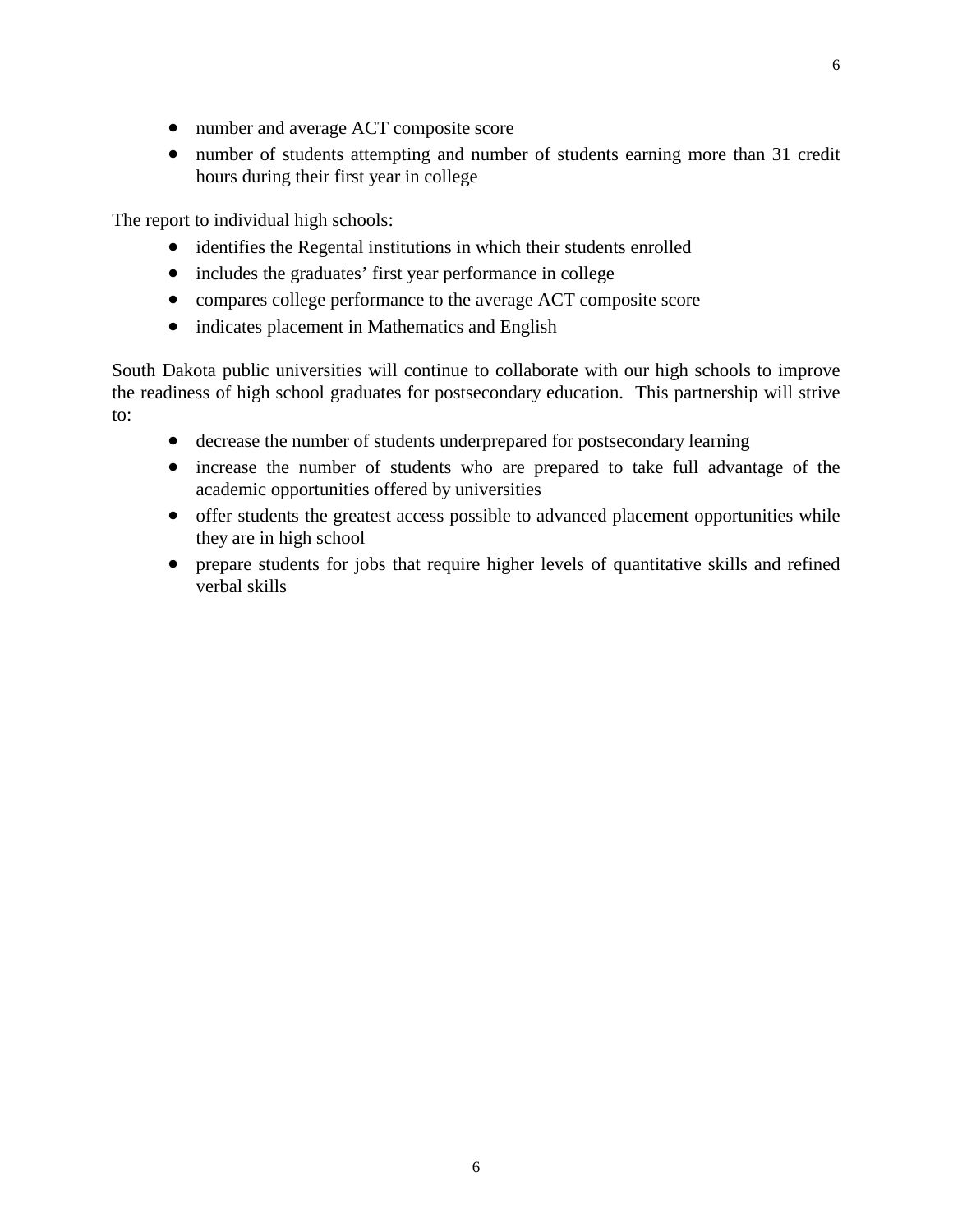### **ADMISSIONS**

The Summary of High School Student Profiles for 2002 indicates that a cohort of 2,722 South Dakota high school graduates entered Regental institutions on a **full-time** basis. Of this cohort, 94.5% were admitted to baccalaureate degree programs and 5.5% were admitted to associate degree programs (Graph #1). These 2,722 students represent 30.7% of the 8,865 South Dakota high school graduates in 2002 (*2001-2002 Education in South Dakota,* DOE).

### **GRAPH #1 ADMISSIONS CLASSIFICATIONS HIGH SCHOOL GRADUATES ENTERING REGENTAL INSTITUTIONS FALL 2002**



## **ADMISSIONS BY INSTITUTION HIGH SCHOOL GRADUATES ENTERING REGENTAL INSTITUTIONS FALL 2002**

| Degree              | <b>BHSU</b> |       | <b>DSU</b> |       | <b>NSU</b> |       | <b>SDSMT</b> |       | <b>SDSU</b> |       | <b>USD</b> |       | System    |       |
|---------------------|-------------|-------|------------|-------|------------|-------|--------------|-------|-------------|-------|------------|-------|-----------|-------|
| Type                | Stu<br>No   | Pcnt  | Stu<br>No  | Pcnt  | Stu<br>No  | Pcnt  | Stu<br>No    | Pcnt  | Stu<br>No   | Pcnt  | Stu No     | Pcnt  | Stu<br>No | Pcnt  |
| Admitted<br>to BAC  | 297         | 99.7% | 177.       | 85.1% | 210        | 75.3% | 221          | 98.7% | 100         | 96.2% | 568        | 99.8% | 2.573     | 94.5% |
| Admitted<br>to ASSO |             | 0.3%  | 31         | 14.9% | 69         | 24.7% | 3            | 1.3%  | 44          | 3.8%  |            | 0.2%  | 149       | 4.5%  |
| Total<br>Cohort     | 298         | 100%  | 208        | 100%  | 279        | 100%  | 224          | 100%  | 144         | 100%  | 569        | 100%  | 2,722     | 100%  |

Note: All entering students in the USD associate programs in Nursing and Dental Hygiene had high school graduation years prior to 2002.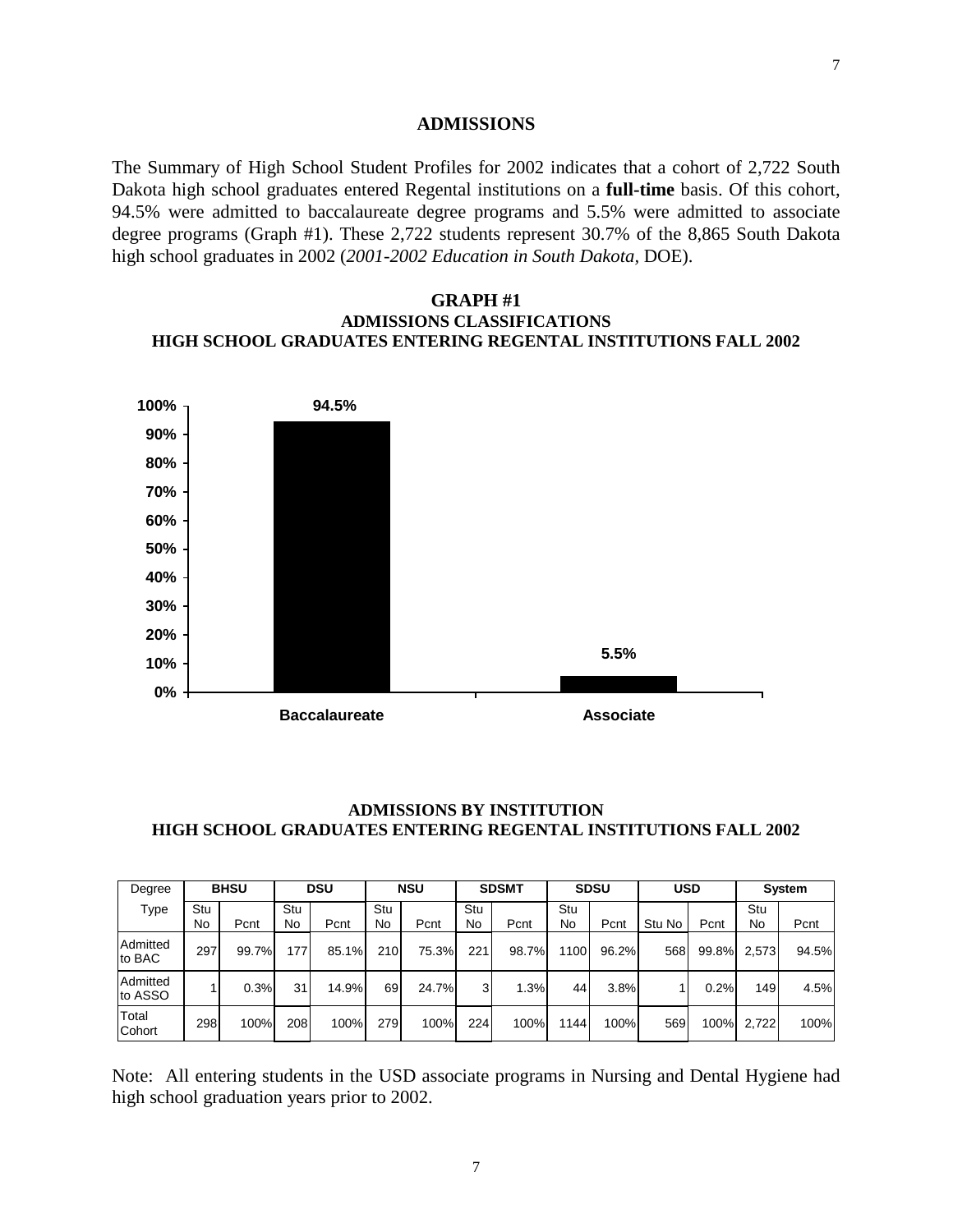### **ACT COMPARISON**

The average ACT Composite score for the 2,722 South Dakota high school graduates entering Regental institutions who took the ACT was 22.2. The average ACT composite score for the 2,565 (94.5%) admitted to baccalaureate degree programs was 22.4, and for the 148 (4.5%) admitted to associate degree programs it was 18.2.

According to ACT's *High School Profile Report: HS Graduating Class 2002*, the average ACT composite score for all South Dakota students in the 2002 graduating class was 21.4 and the national average was 20.8. The South Dakota average includes students who did not attend a Board of Regents university in Fall 2002 (Graph #2).



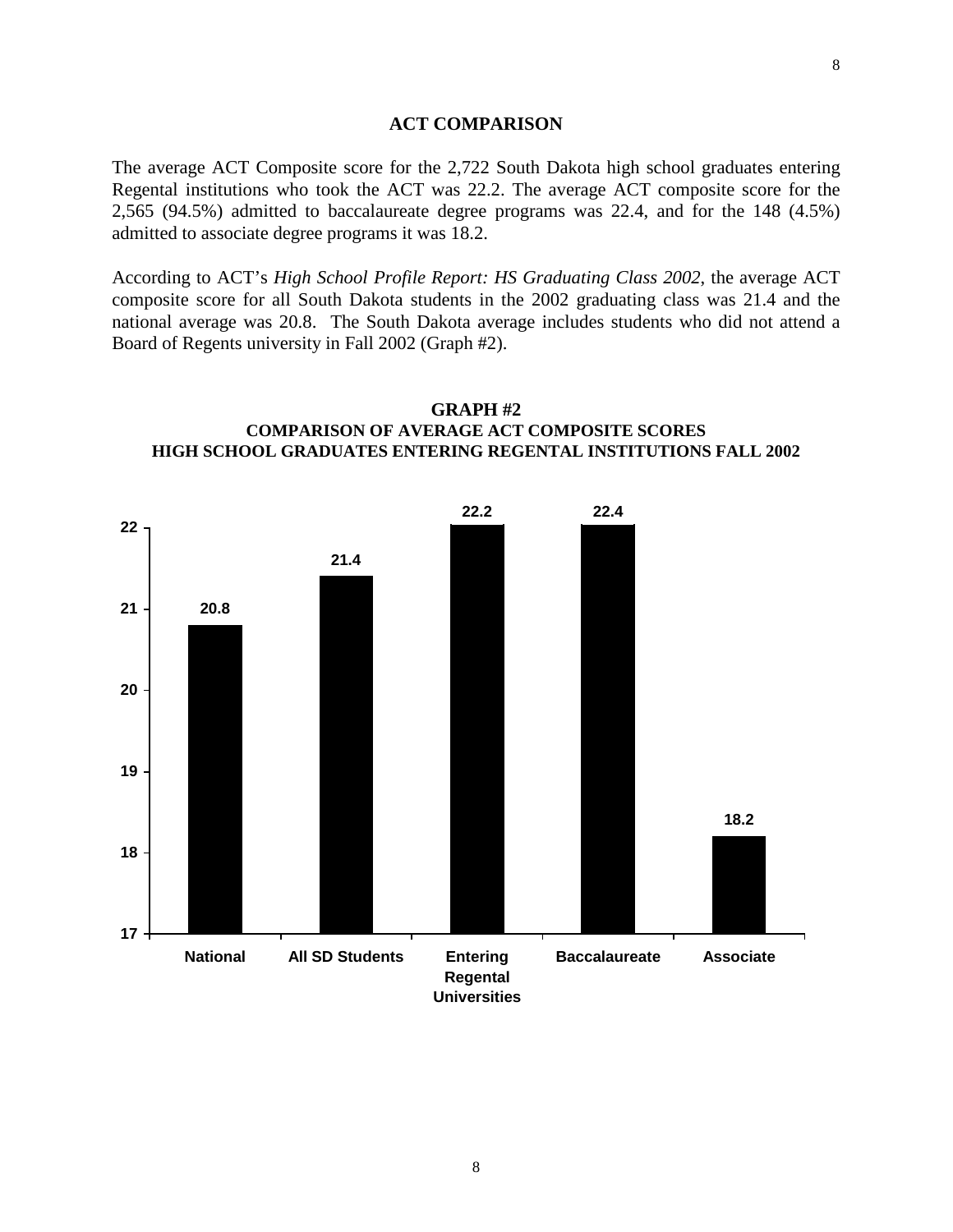### **REGENTS SCHOLARS**

South Dakota high school graduates who complete high school coursework and meet academic performance requirements specified by the Board of Regents are eligible to be recognized as Regents Scholars and receive Regents Scholars Diplomas. High school administrators nominate students to the Department of Education. High school graduates designated as Regents Scholars automatically are admitted to all six Regental universities. In Fall 2002, 666 (24.5%) of the 2,722 South Dakota high school graduates entering South Dakota public universities met the academic performance requirements necessary for Regents Scholars recognition.

There were 163 high schools with graduates entering Regental universities in Fall 2002. Of those 163 high schools, 20 (12.3%) had at least half of their students designated as Regents Scholars. (Graph #3) There were 60 high schools (36.8%) with none of their graduates enrolled as Regents Scholars.

### **GRAPH #3 NUMBER OF HIGH SCHOOLS WITH GRADUATES ENROLLED AS REGENTS SCHOLARS HIGH SCHOOL GRADUATES ENTERING REGENTAL INSTITUTIONS FALL 2002**

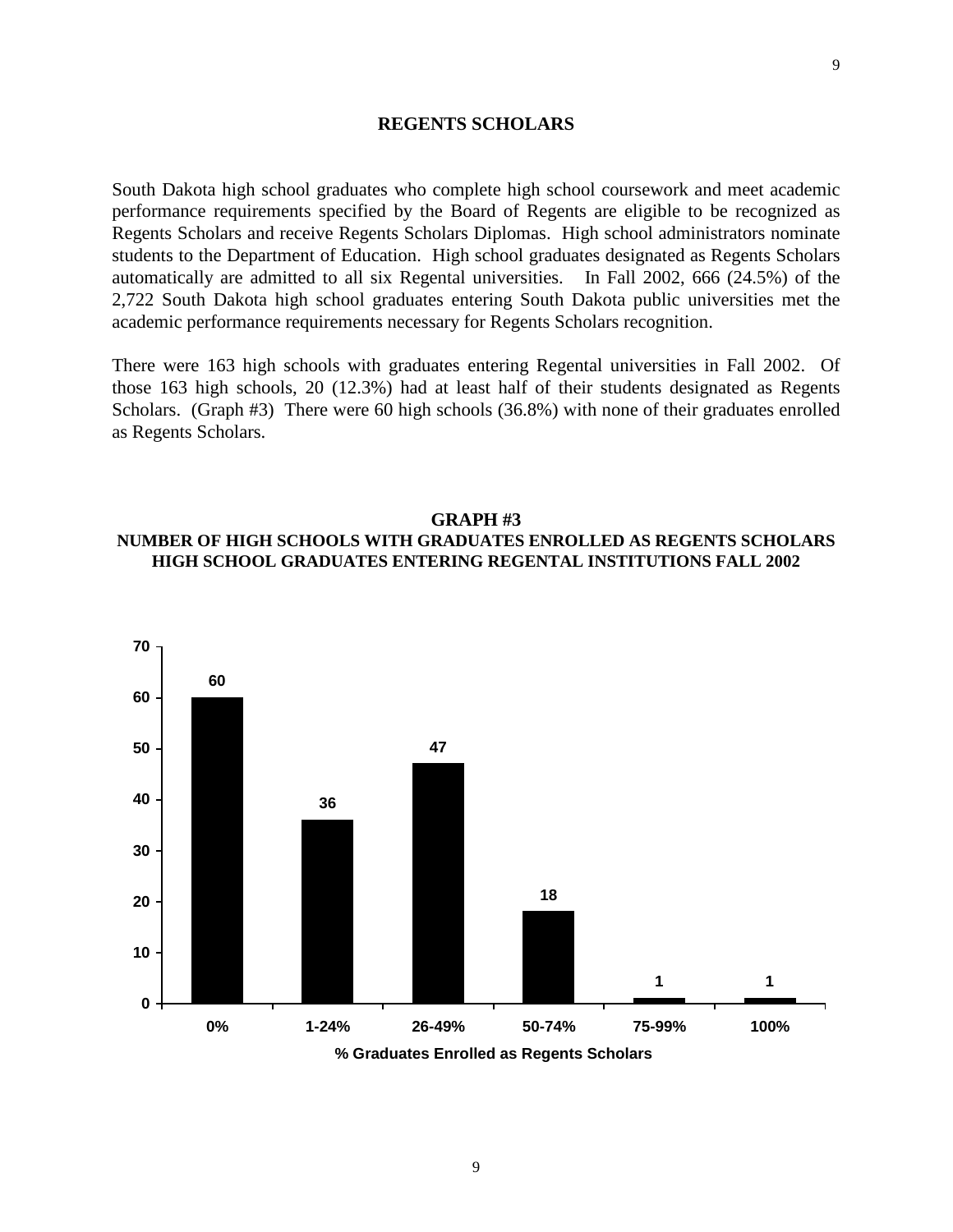### **PLACEMENT, COURSE ENROLLMENT AND GPA**

Comparison of placement and enrollment in general education and remedial courses and of university grade point averages (GPA) includes only those 2,681 full-time students who completed at least one semester during the academic year 2002-03. Placement and average GPA for those students were as follows: 507 students had placement scores indicating a need for remedial English, 819 students needed remedial mathematics, and 349 students needed both areas. The unduplicated number of students with placement scores indicating a need for remediation was 977 (36.4%). (Graph #4) The average university GPA for students whose placement scores indicated a need for remediation in English was 2.19. The average university GPA for students whose placement scores indicated a need for remediation in mathematics was 2.26

**GRAPH #4 GENERAL EDUCATION AND REMEDIAL PLACEMENT HIGH SCHOOL GRADUATES ENTERING REGENTAL INSTITUTIONS FALL 2002 AND COMPLETING AT LEAST ONE SEMESTER**



Enrollment and average university GPA for students who completed at least one semester was as follows: 1,765 (65.8%) enrolled in general education courses and achieved an average university GPA of 2.95; 434 enrolled in remedial English and 764 in remedial mathematics with 282 enrolled in both. The unduplicated enrollment in remedial courses was 916 (34.2%) with an average university GPA of 2.29 (Graph #5). Students enrolling in both remedial English and math had an average university GPA of 2.11.

### **GRAPH #5 GENERAL EDUCATION AND REMEDIAL ENROLLMENT HIGH SCHOOL GRADUATES ENTERING REGENTAL INSTITUTIONS FALL 2002**

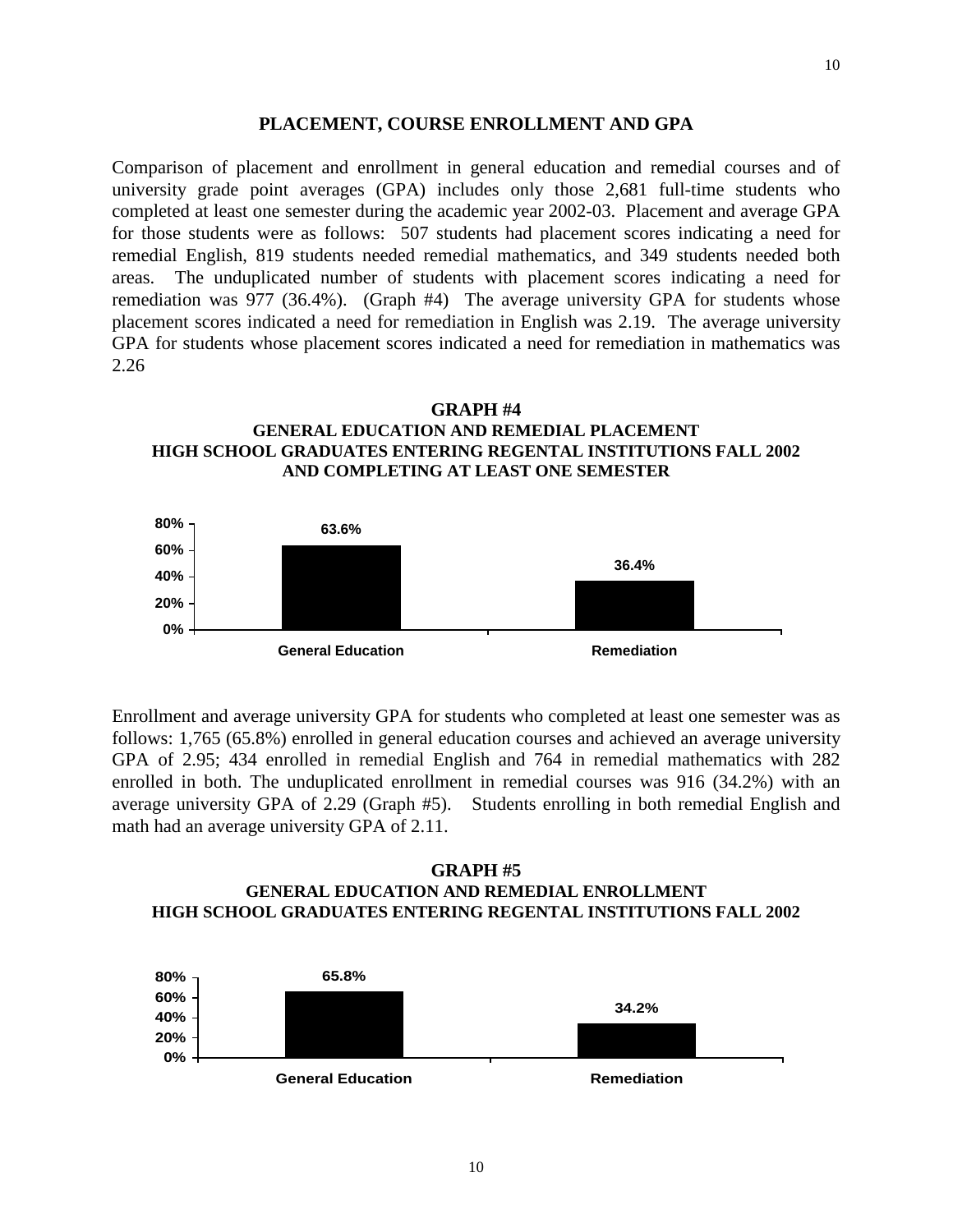In addition to a lower university grade point average, South Dakota high school graduates enrolled in remedial courses also had a lower average ACT Composite score. Differences in average ACT Composite score and GPA were not affected by the level of degree program. Associate degree-seeking students enrolled in general education courses had a higher average ACT Composite score and a higher average university GPA than baccalaureate degree-seeking students enrolled in remedial courses (Graphs #6 & #7).

### **GRAPH #6 GENERAL EDUCATION AND REMEDIAL ENROLLMENT AVERAGE ACT COMPOSITE SCORE BY DEGREE LEVEL HIGH SCHOOL GRADUATES ENTERING REGENTAL INSTITUTIONS FALL 2002**



**GRAPH #7 GENERAL EDUCATION AND REMEDIAL ENROLLMENT AVERAGE UNIVERSITY GPA BY DEGREE LEVEL HIGH SCHOOL GRADUATES ENTERING REGENTAL INSTITUTIONS FALL 2002**

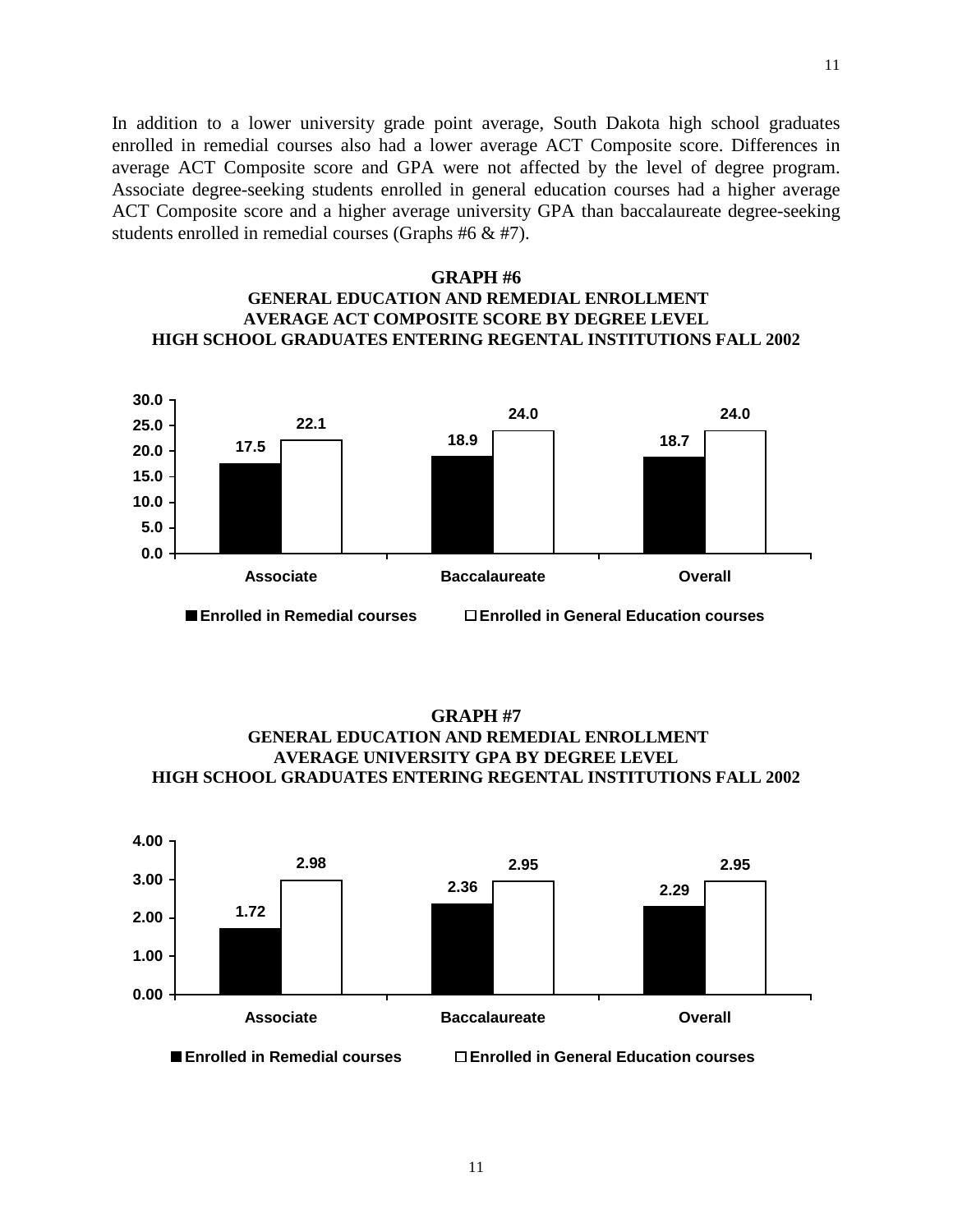### **ENROLLMENT IN MATHEMATICS AND ENGLISH COURSES**

Data on enrollment in mathematics and English courses are affected by duplicate enrollments. For example, students may have enrolled in a remedial course one semester and a general education course the next semester. Also, credit awarded for College Board Advanced Placement (CBAP) examinations may count toward general education credit. Therefore, the percentages included in the graphs will total more than 100%.

For the academic year, in the area of mathematics, 61.1% enrolled in courses at the level of Algebra up to Calculus, 16.1% enrolled in calculus and above, 2.4% were awarded credit based on the College Board Advanced Placement Calculus examination, and 28.5% enrolled in remedial courses. (Graph #8)



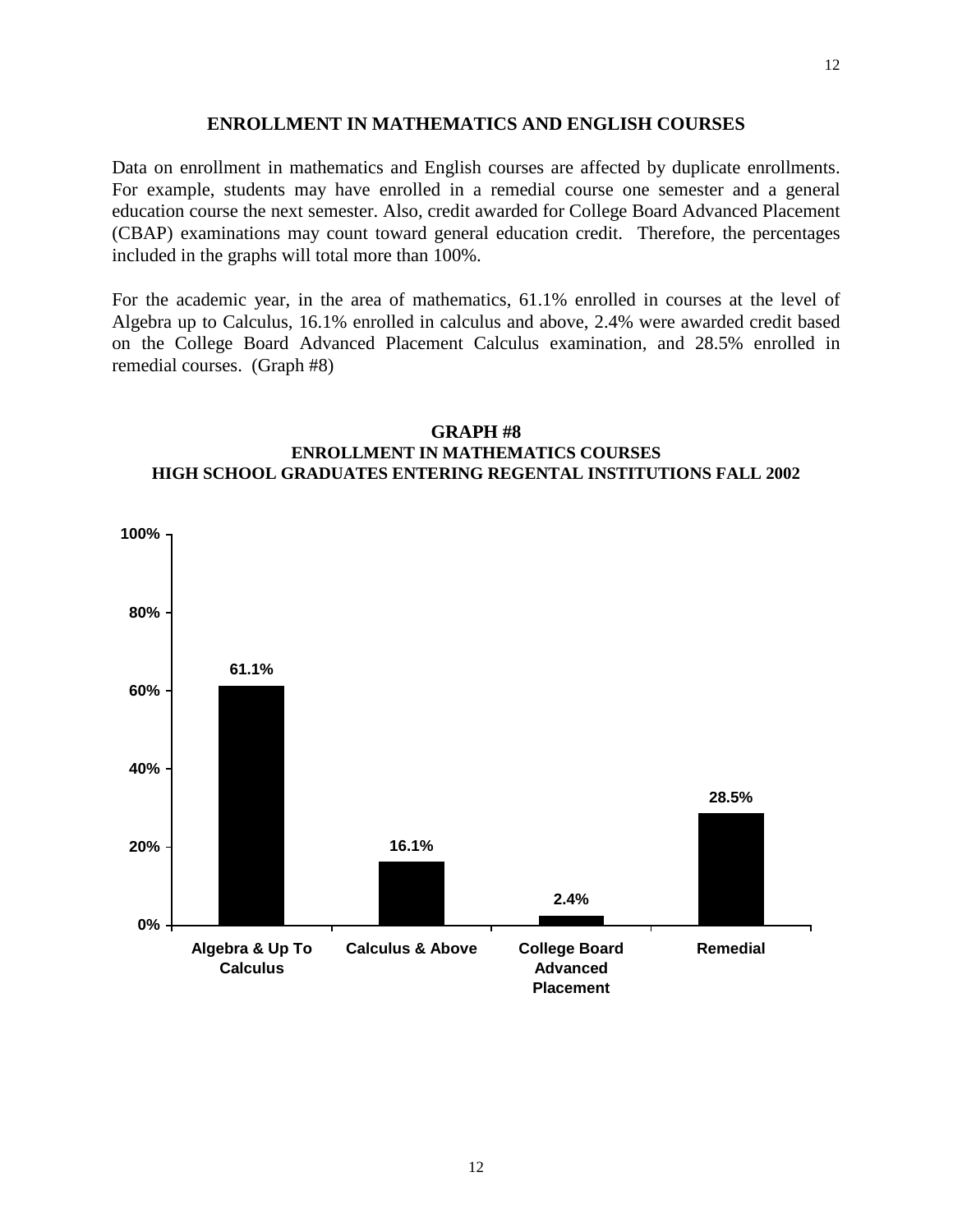For the academic year, in the area of English, 77.6% enrolled in general education courses in Composition, 20.9% in courses Above Composition, 2.5% received College Board Advanced Placement credit, and 16.2% enrolled in remedial courses. (Graph #9)

# **GRAPH #9 ENROLLMENT IN ENGLISH COURSES HIGH SCHOOL GRADUATES ENTERING REGENTAL INSTITUTIONS FALL 2002**



Credit for College Board Advanced Placement, in all subject areas, was awarded to an unduplicated total of 175 (6.5%) students. Their average GPA at the end of the freshman year was 3.35. There were 65 students receiving College Board Advanced Placement credit in mathematics and 68 in English.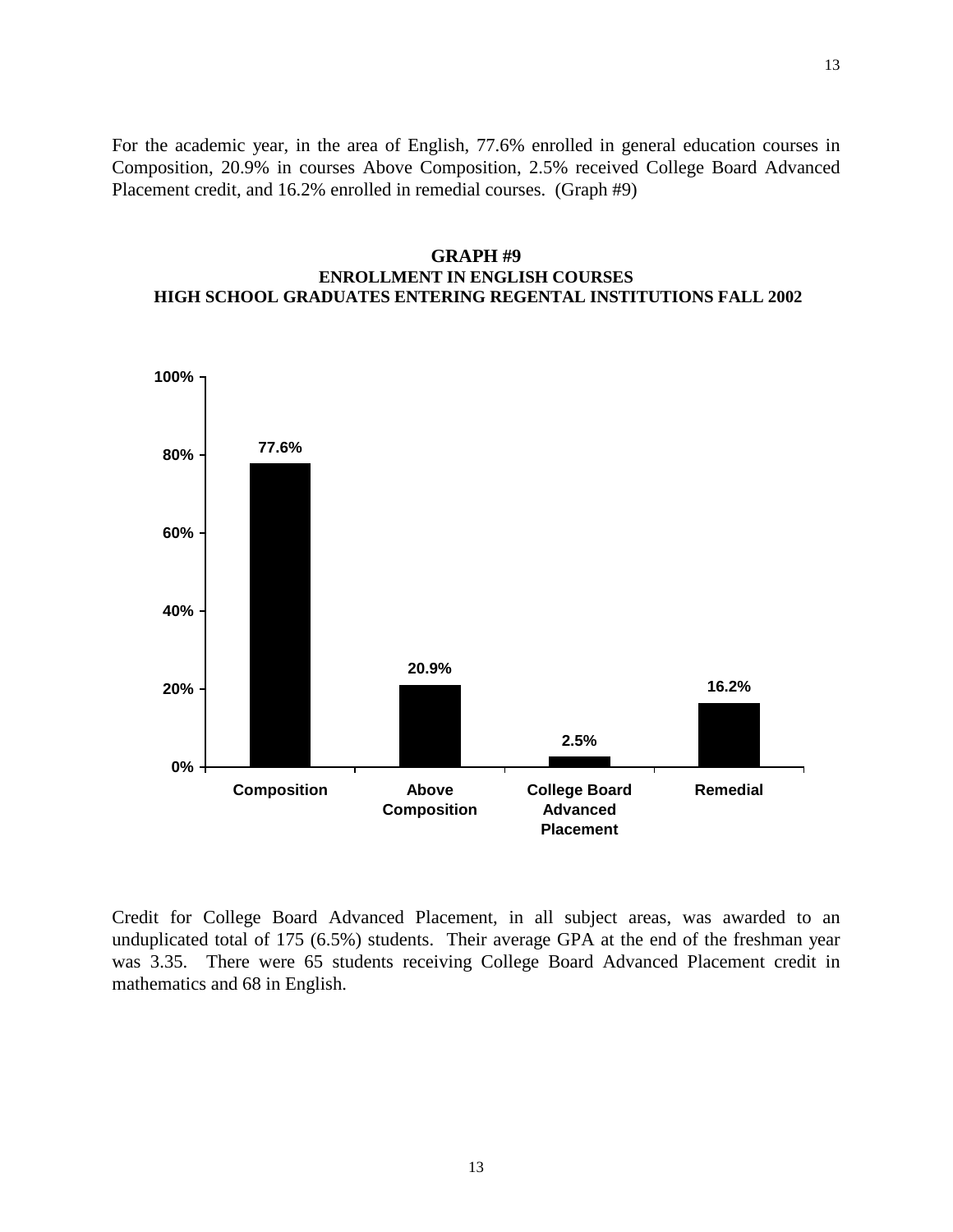#### **FIRST YEAR PROGRESS TOWARD GRADUATION**

In order to be classified as full-time for financial aid purposes, students must enroll for at least 12 credit hours per semester. However, in order to make progress toward university graduation, students must earn at least 32 credit hours per year and meet academic performance standards. Of the 2,681 SD high school graduates who enrolled Fall 2002 and completed at least one term, only 656 (24.5%) attempted to take more than 31 credit hours during their fall and spring term; only 621 (23.2%) actually earned more than 31 credit hours. (Graph # 10)



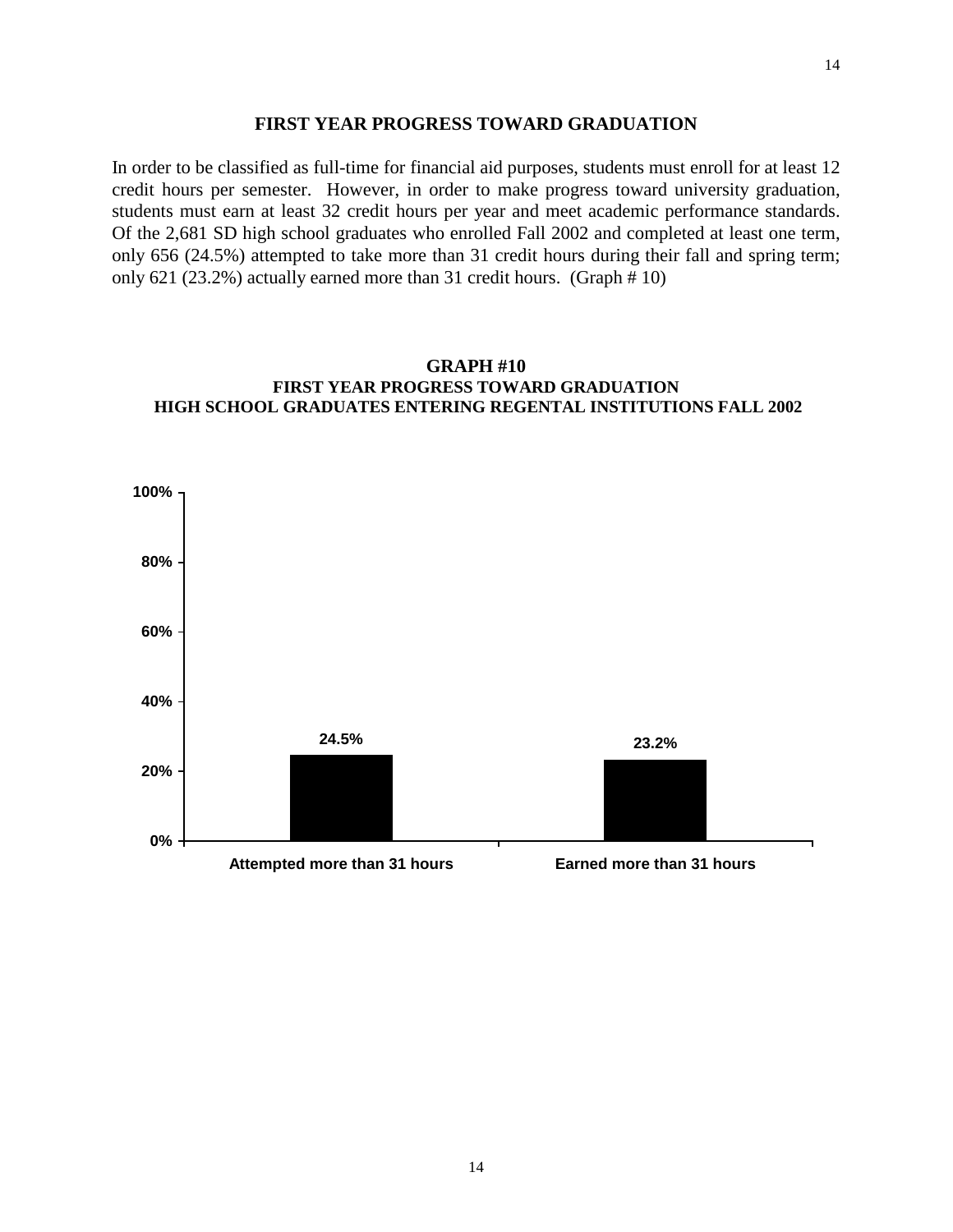# **THREE YEAR TRENDS**

Comparison of data from South Dakota high school graduates entering Board of Regents universities over a three-year period, between 2000 and 2002, reveals some change. The number and percentage of South Dakota high school graduates entering South Dakota public universities has steadily increased over the past three years. The percentage of students receiving credit for College Board Advanced Placement (CBAP) has slightly increased from 5.7% in 2000 to 6.5% in 2002. The percentage of students enrolling in remedial courses (unduplicated) has also slightly increased from 33.9% in 2000 to 34.2% in 2002. While the percentage of students enrolled in remedial mathematics has slightly decreased over the past three years, the percentage of students enrolled in remedial English courses has increased from 13.5% to 16.2%.

### **THREE YEAR TRENDS SOUTH DAKOTA HIGH SCHOOL GRADUATES ENTERING REGENTAL INSTITUTIONS 2000, 2001 & 2002**

|                                                             | 2000  | 2001  | 2002  |
|-------------------------------------------------------------|-------|-------|-------|
| <b>Entering Cohort</b>                                      | 2,665 | 2,660 | 2,722 |
| % of SD Graduating Class Entering<br>Regental Universities* | 26.5% | 30.0% | 30.7% |
| Average ACT composite score                                 | 22.1  | 22.0  | 22.2  |
| Percentage enrolled in English remedial<br>courses          | 13.5% | 14.2% | 16.2% |
| Percentage enrolled in mathematics remedial<br>courses      | 28.9% | 28.7% | 28.5% |
| Percentage of unduplicated remedial<br>enrollments          | 33.9% | 33.8% | 34.2% |
| Percentage enrolled in general education<br>courses         | 66.1% | 66.2% | 65.8% |
| Percentage awarded credit for CBAP                          | 5.7%  | 5.1%  | 6.5%  |
| Average GPA of those in remedial courses                    | 2.32  | 2.25  | 2.29  |
| Average GPA of those in general education<br>courses        | 2.91  | 2.99  | 2.95  |
| Average GPA of those awarded CBAP<br>credit                 | 3.32  | 3.38  | 3.35  |
| Average GPA of all students at end of year                  | 2.74  | 2.78  | 2.76  |

\*Based on graduating class figures provided by SD Department of Education.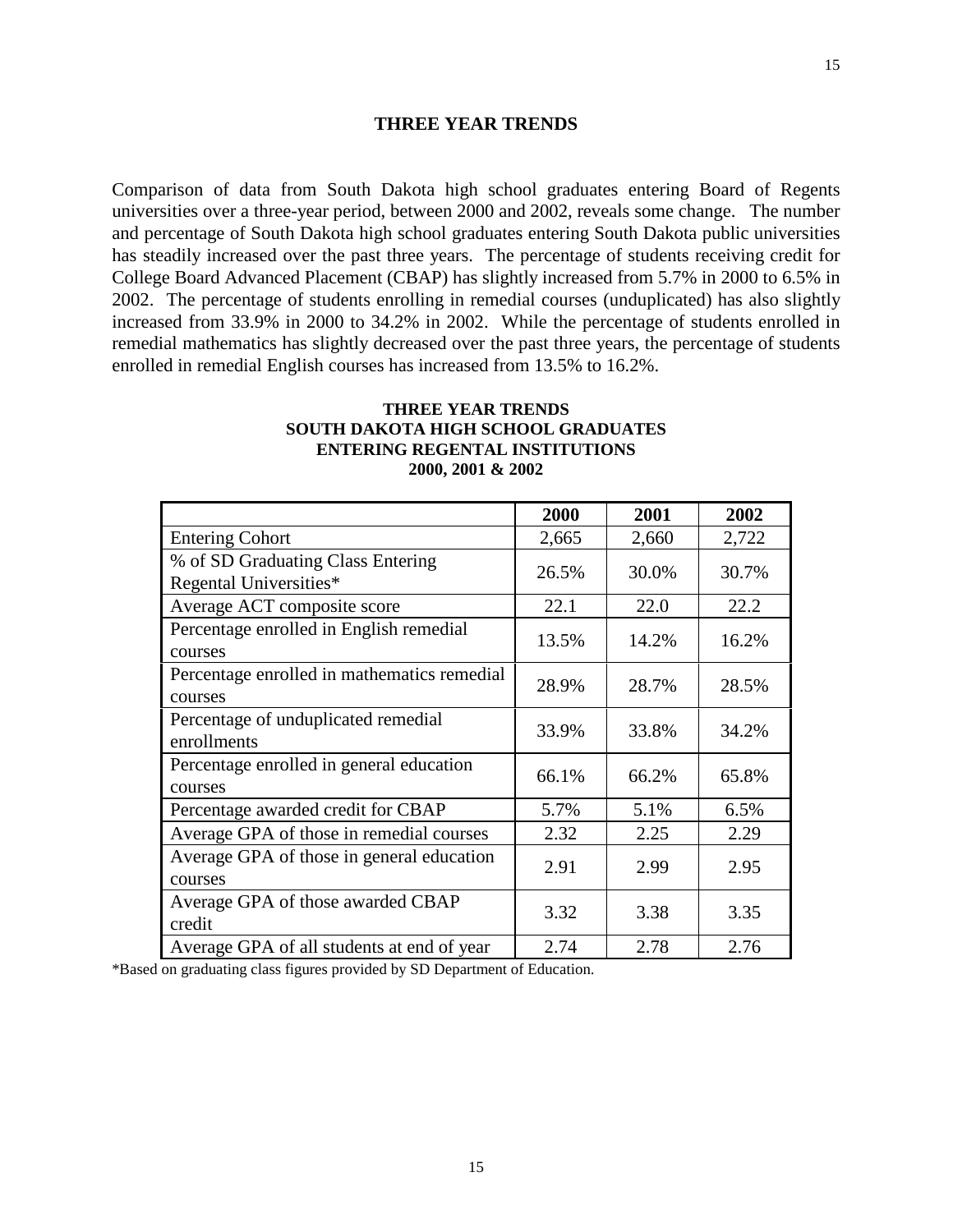Of 163 high schools with Class of 2002 graduates entering Regental universities, 12 (7.4%) had no students required to enroll in remedial courses. (Graph #11) There were a total of 15 high schools that had less than 10% of their students receiving some remedial education.

# **GRAPH #11 NUMBER OF HIGH SCHOOLS WITH GRADUATES ENROLLED IN REMEDIAL COURSES THREE-YEAR TREND 2000-2002**

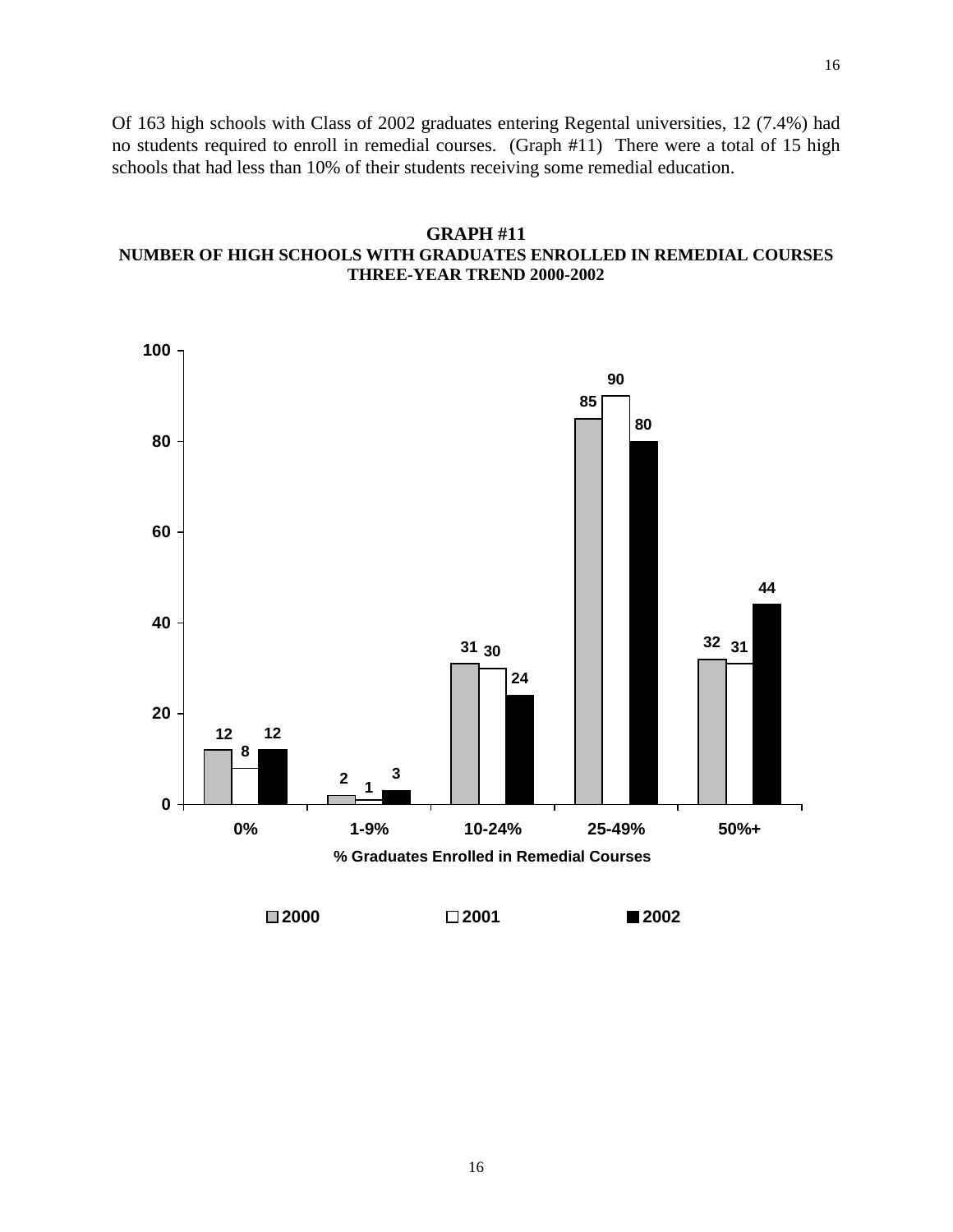Over the past three years, the percentage of the high schools with no students enrolled in remedial courses has remained below 10 percent. (Graph #12)



# **GRAPH #12 COMPARISON OF PERCENTAGE OF HIGH SCHOOLS WITH NO STUDENTS ENROLLED IN REMEDIAL EDUCATION THREE-YEAR TREND: 2000-2002**

The percentage of 2002 South Dakota high school graduates enrolling in remedial courses in the Regental institutions (34.2%) continues to be lower than that reported nationally. An annual report by the National Center for Education Statistics, *The Condition of Education 2002*, indicates that 40% of all students enrolled in four-year institutions in enroll in at least one remedial course.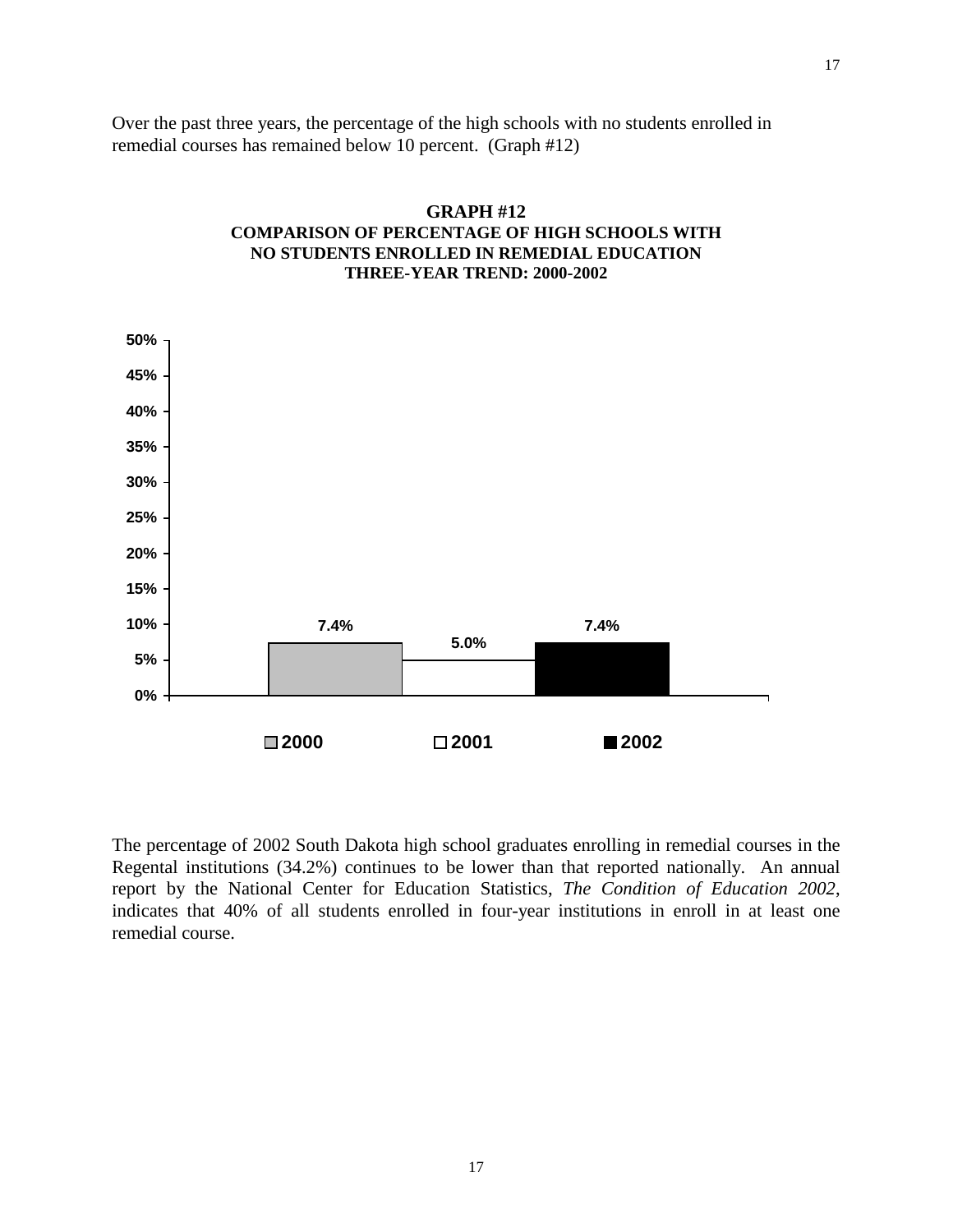#### **PLACEMENT BY REGENTAL INSTITUTIONS**

Entering students are required to sit for placement exams in English and mathematics to determine their readiness for engaging in general education coursework. In terms of student performance on placement examinations by individual Regental universities, only one institution had more students with scores below the cutscore for placement in English than in mathematics. (Graph #13)

#### **GRAPH #13 COMPARISON OF UNDUPLICATED REMEDIAL PLACEMENTS BY INSTITUTION HIGH SCHOOL GRADUATES ENTERING REGENTAL INSTITUTIONS FALL 2002**



Four of the six universities had more students with scores at or above the cutscore for general education placement than students with scores indicating a need for remediation. (Graph #14).

#### **GRAPH #14 COMPARISON OF REMEDIAL AND GENERAL EDUCATION PLACEMENT BY INSTITUTION HIGH SCHOOL GRADUATES ENTERING REGENTAL INSTITUTIONS FALL 2002**

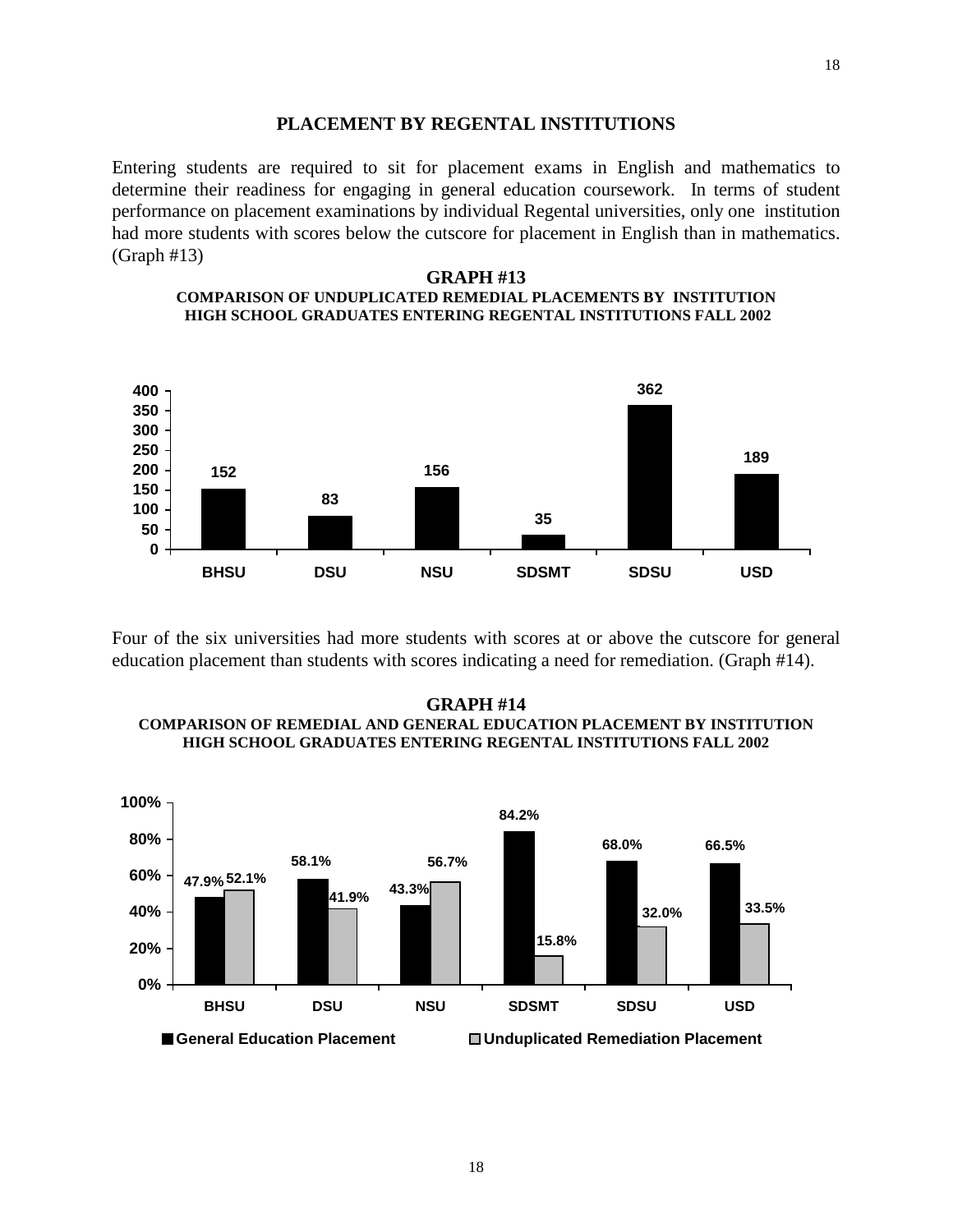#### **ENROLLMENT BY REGENTAL INSTITUTIONS**

Remedial enrollment by university is presented in Graph #15. In terms of student enrollment in remedial courses by individual Regental universities, none of the institutions had more students enrolled in English remedial courses than in mathematics.

#### **GRAPH #15 COMPARISON OF UNDUPLICATED REMEDIAL ENROLLMENTS BY INSTITUTION HIGH SCHOOL GRADUATES ENTERING REGENTAL INSTITUTIONS FALL 2002**



None of the universities had more students enrolled in remedial courses than in general education courses. (Graph #16)

#### **GRAPH #16 COMPARISON OF REMEDIAL AND GENERAL EDUCATION ENROLLMENTS BY INSTITUTION 2002 HIGH SCHOOL GRADUATES ENTERING REGENTAL INSTITUTIONS FALL 2002**

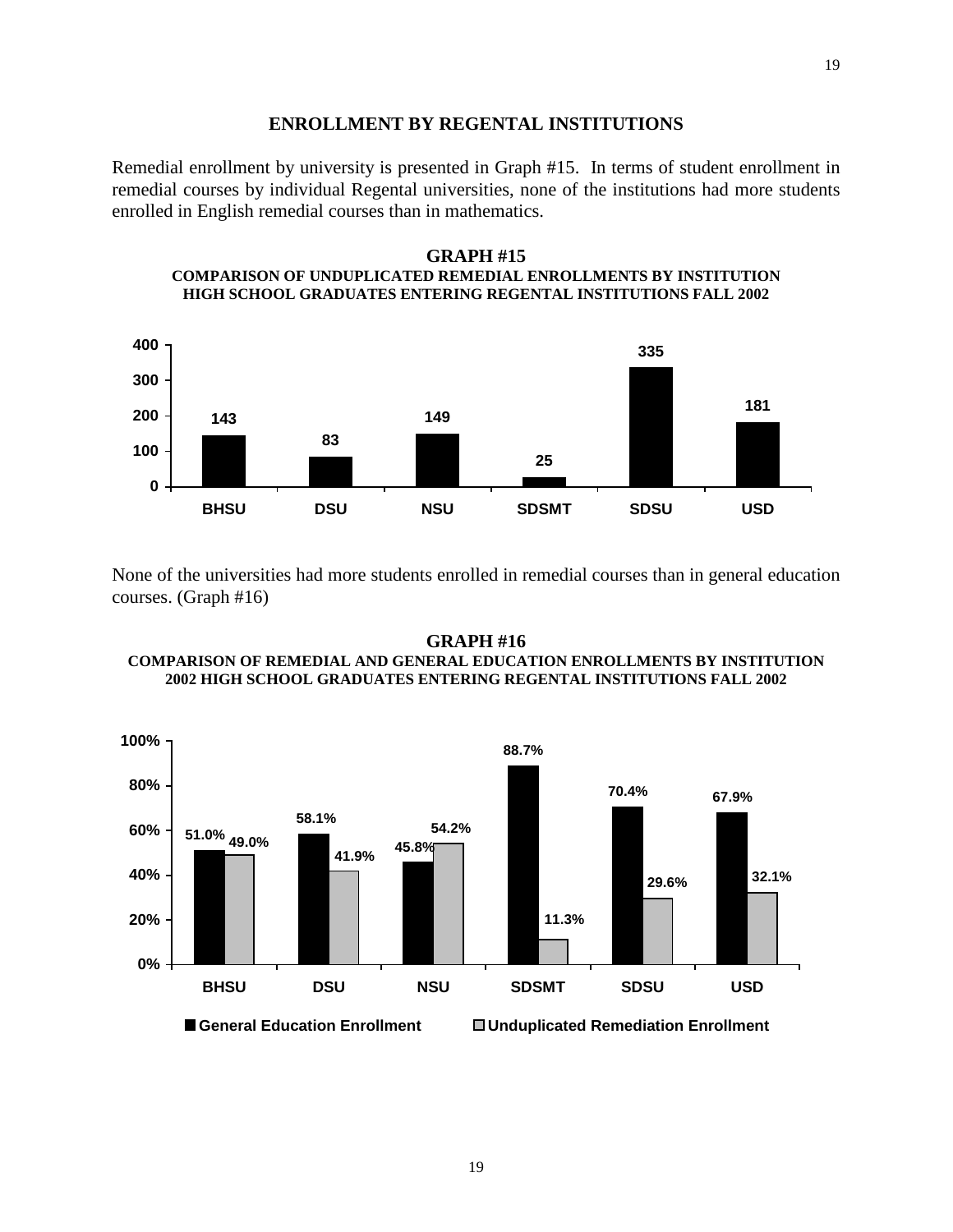All universities award Advanced Placement credit and all six universities enrolled 2002 high school graduates who received such credit. (Graph #17)

### **GRAPH #17 PERCENTAGE OF STUDENTS AWARDED COLLEGE BOARD ADVANCED PLACEMENT BY INSTITUTION HIGH SCHOOL GRADUATES ENTERING REGENTAL INSTITUTIONS FALL 2002**

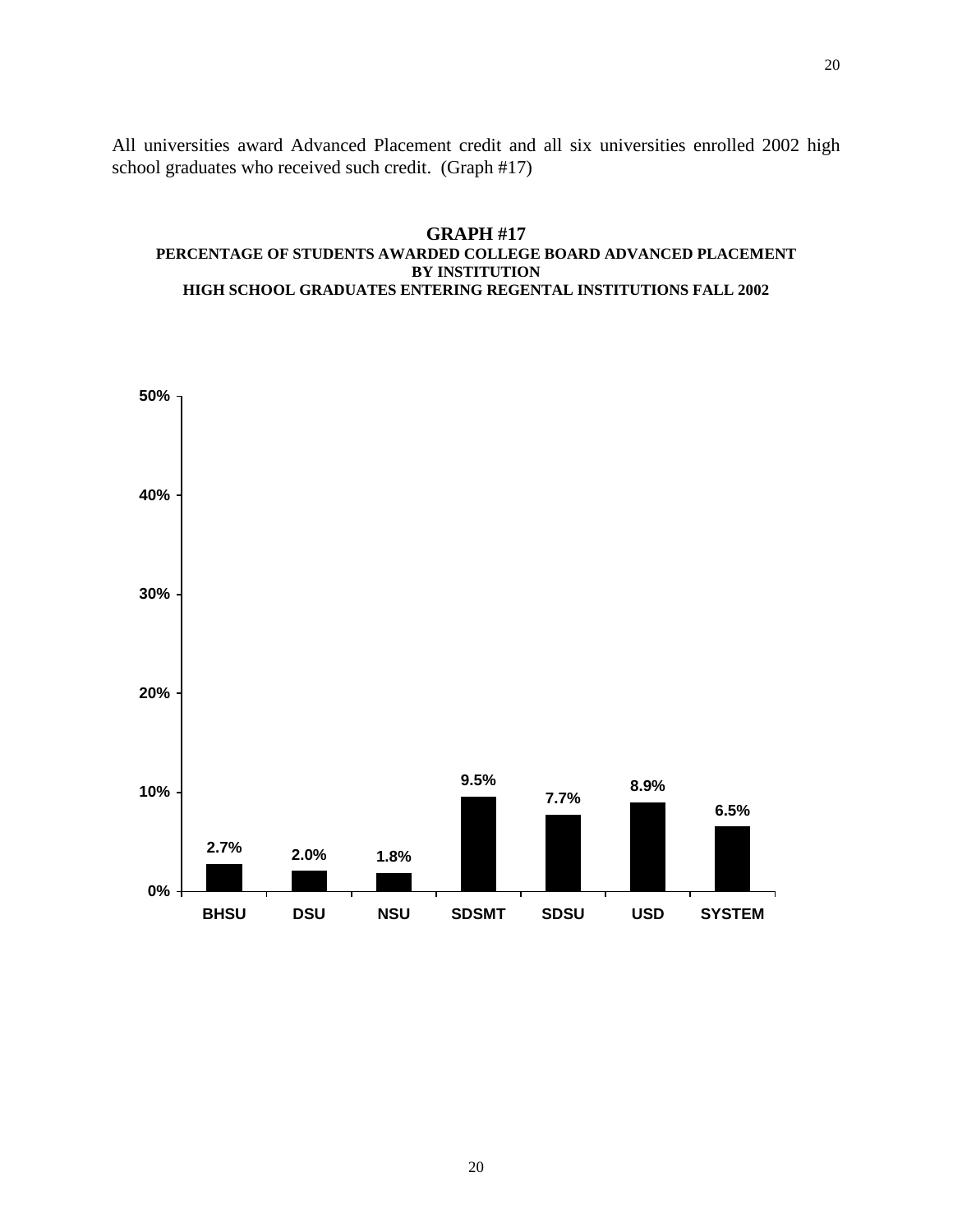### **PART-TIME STUDENT ADMISSIONS**

A total of 105 South Dakota high school graduates entered Regental institutions on a part-time basis in Fall 2002. These students represented less than 5% of all South Dakota high school graduates entering Regental institutions in Fall 2002. (Graph #18). Of these 105 students, 89.5% were admitted into baccalaureate degree programs and 10.5% were admitted into associate degree programs. (Graph #19)

### **GRAPH #18 PERCENTAGE ENROLLED FULL- AND PART-TIME HIGH SCHOOL GRADUATES ENTERING REGENTAL INSTITUTIONS FALL 2002**